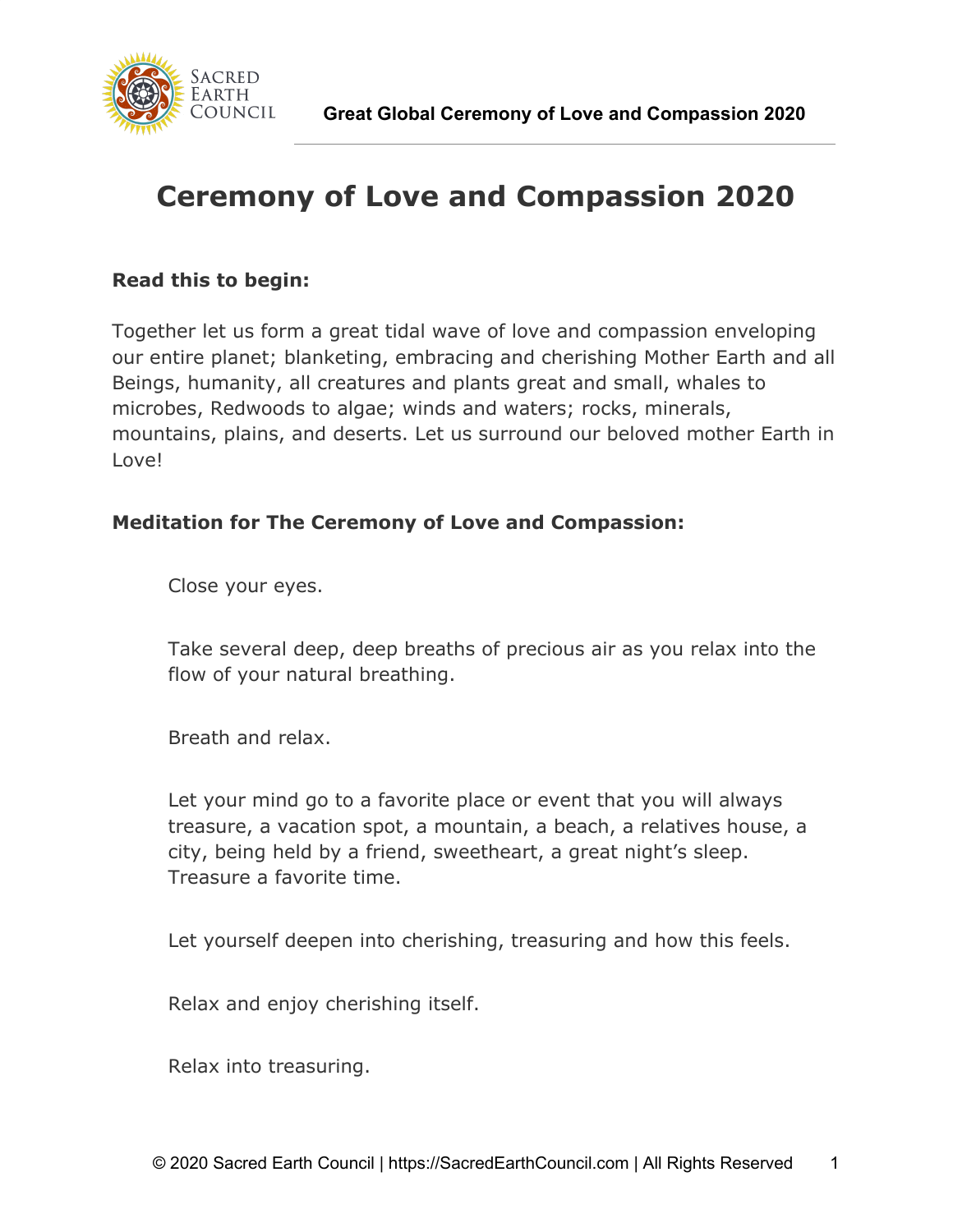

Now let yourself embrace and cherish the air as you breathe.

Breathing in and out treasuring the air coming in and out of your body and lungs.

Cherished air. Beloved air. Air filled with Love. You are breathing in and out Love.

Your breath of Love is going in and out, in and out.

Breathing LOVE!

Each breath fills and expands more and more.

Your breath of love surrounds you in love!

You are surrounded in Love.

Your breath of Love is going out and becoming larger and larger with each breath you take.

You are a *breathing fountain of love*!

Your breath of love is becoming one with the Great Breath of Love WE ARE ALL TAKING TOGETHER TODAY!

Our breath of Love expands and expands.

Let our breath of love surround the entire earth, singly and together: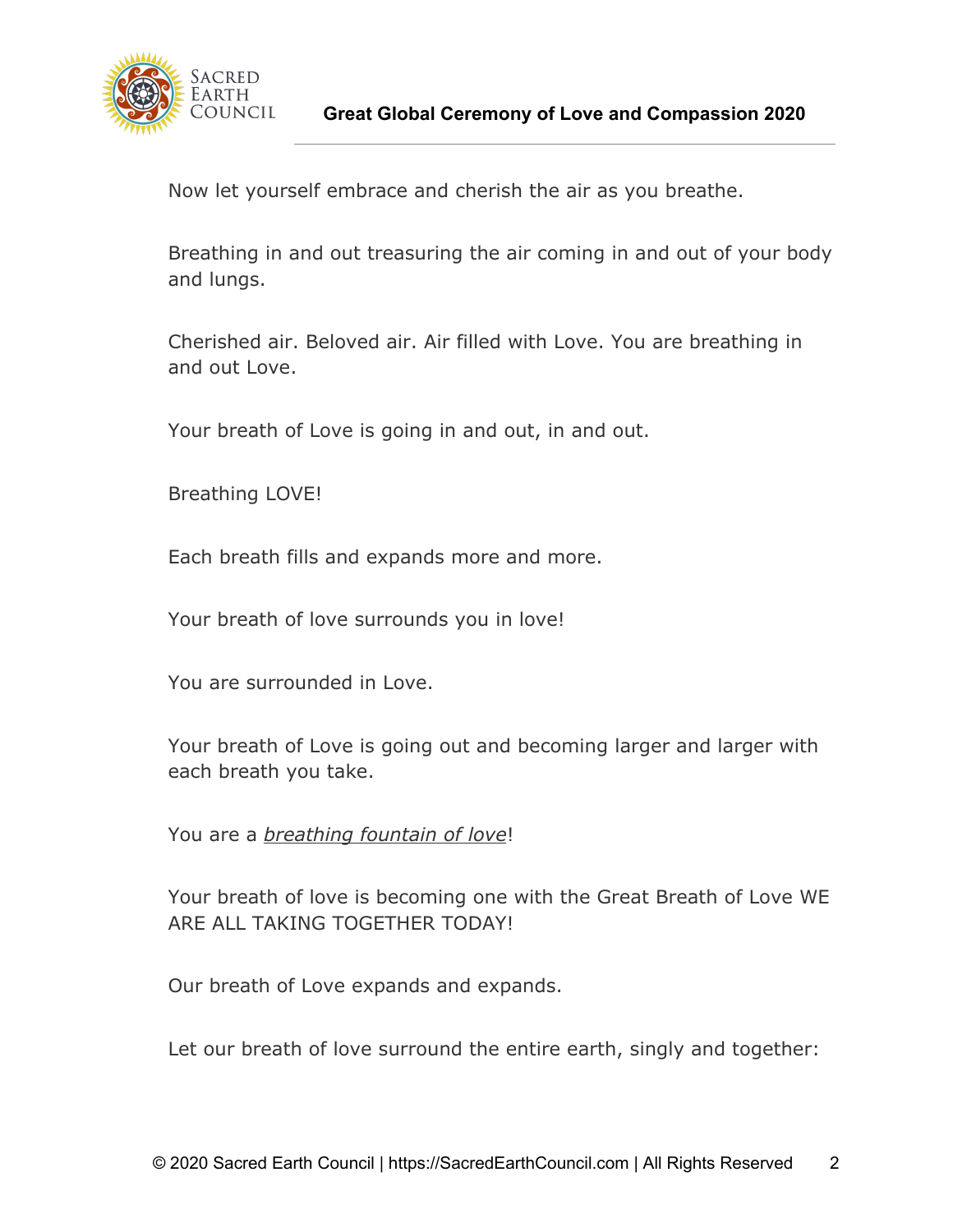

Great Mother Earth we surround YOU with our LOVE!

Great Mother Earth we embrace you in our Love!

Great Mother Earth we thank you in our Love!

Great Mother Earth please receive our Love!

Let yourself hold Mother Earth in your Love!

Dearest Mother Earth, do you have a message, something you want to share, guidance, a gift, you would like to share with me?

Together, THIS DAY! We enter and create a sacred space together! Thousands, likely millions all over our beloved Earth! We have discovered that we can come together and literally envelop our sacred planet in love.

Gradually allow your breathing to come back to the room or place where you are.

Slowly allow your breathing to come back to your body.

Slowly allow your breathing to come back to your lungs.

And when you are ready, you may open your eyes in love.